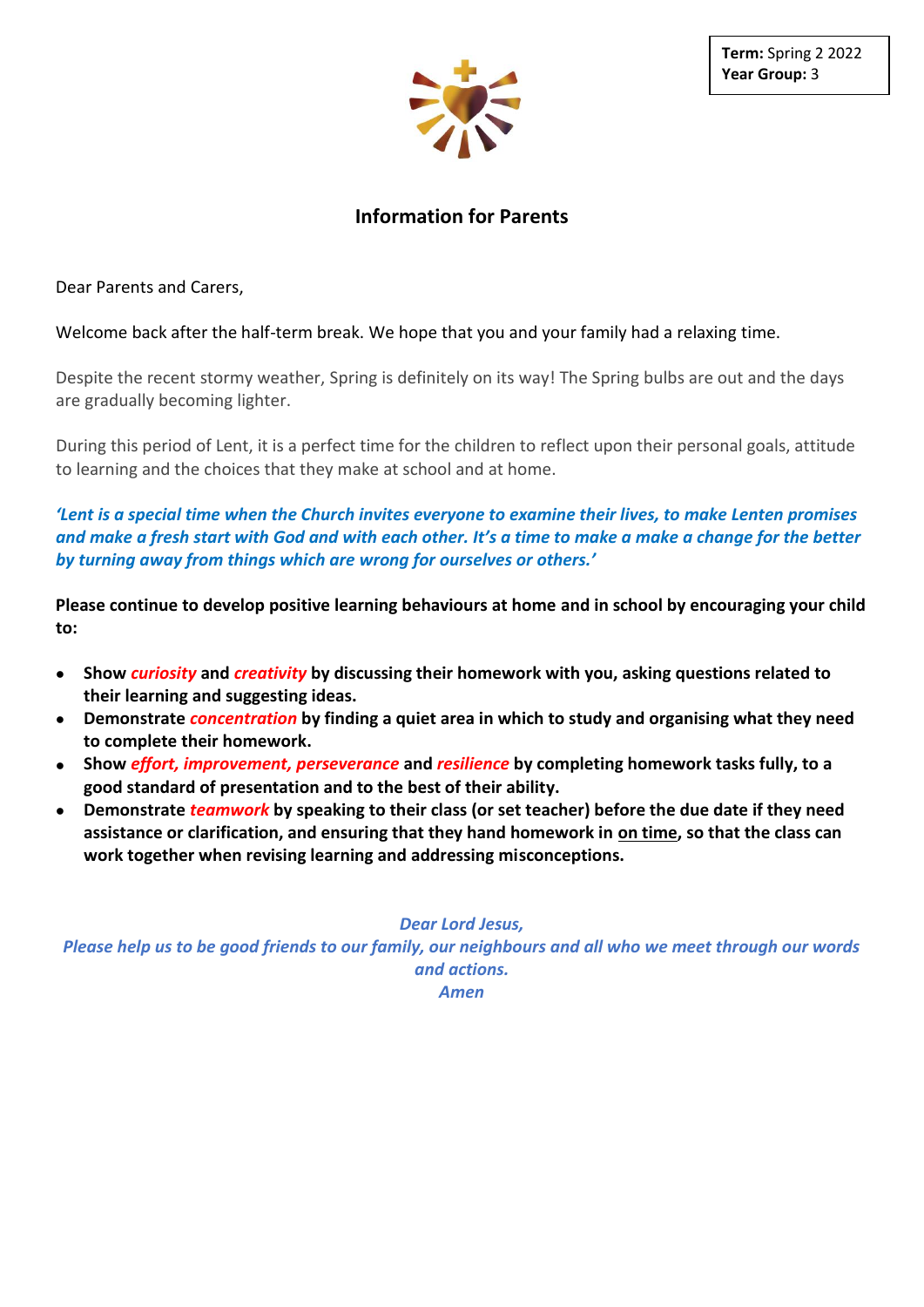## **Here is a brief outline of what your child will be learning about this half term:**

| <b>Subject</b>                                | Coverage                                                                                                                                                                                                                                                                                                                                                                                                                                                                                                                                                                                                                                                                                                                                                                                                                                       | Suggestions as to how you can support<br>learning at home                                                                                                                                                                                                                 |
|-----------------------------------------------|------------------------------------------------------------------------------------------------------------------------------------------------------------------------------------------------------------------------------------------------------------------------------------------------------------------------------------------------------------------------------------------------------------------------------------------------------------------------------------------------------------------------------------------------------------------------------------------------------------------------------------------------------------------------------------------------------------------------------------------------------------------------------------------------------------------------------------------------|---------------------------------------------------------------------------------------------------------------------------------------------------------------------------------------------------------------------------------------------------------------------------|
| <b>English</b><br>LAURA CARL<br>NICOLA DAVIES | We will be reading 'The Promise' by Nicola<br>Davies. The children will be writing a<br>persuasive letter fighting for our local park to<br>remain open. Then they will be creating an<br>advert poster encouraging others to keep our<br>park clean to prevent it from shutting down.<br>We will be looking at texts from books, poems<br>and non-fiction texts, as well as songs, and<br>picking them apart using the VIPERS<br>(Vocabulary, Inference, Prediction, Explaining,<br>Retrieval, Sequence, Summarising) reading<br>domains. Pupils will be encouraged to gain a<br>better understanding of vocabulary used and<br>consider how they can improve their answers<br>to comprehension questions.<br>We will also be developing pupils' reading<br>fluency and expression when reading aloud,<br>across all areas of the curriculum. | Look at letters and discuss the features<br>and layouts in different types of letters,<br>including the formal and informal<br>language used.<br>Research around the importance of<br>green spaces for our climate, and<br>discuss what happens when they are<br>removed. |
| <b>Maths</b>                                  | We will be learning about measurement:<br>focussing on money and length and<br>perimeter. We will also be looking at<br>statistics. We will be recapping tally charts<br>and pictograms, later moving on to bar charts.                                                                                                                                                                                                                                                                                                                                                                                                                                                                                                                                                                                                                        | Encourage your child to continue to<br>learn their times tables and challenge<br>them to consider the inverse, division.<br>Practise using money at home and at<br>the shops. Get your child to think about<br>the different coins and notes, and also<br>giving change.  |
| <b>RE</b><br><b>Come and See</b>              | Our main topic this half term will be listening<br>and sharing. We will be comparing different<br>parables and learning about different stages<br>of the mass and their meaning.<br>Later in the half term we will move on to the<br>giving unit in preparation for Lent and Easter.<br>We will be thinking about how different<br>people give in their lives and what we can<br>give also.                                                                                                                                                                                                                                                                                                                                                                                                                                                    | Discuss the meaning of Eucharist and<br>talk about Holy Communion and how<br>to prepare for it. Talk about 'Little Acts<br>of Kindness' which children can do at<br>home.                                                                                                 |
| <b>Science</b>                                | In our topic of Light children will learn to<br>identify light sources, observe shadows and<br>their properties, and investigate reflective<br>surfaces. They will also discuss the potential<br>dangers of the sun and explore the various<br>ways we can protect our eyes from it.                                                                                                                                                                                                                                                                                                                                                                                                                                                                                                                                                           | Talk about the sources of light, sun<br>glasses and UV factors. Also discuss<br>shadows in different places and at<br>different times of the day. Have a<br>debate about whether the moon is a<br>light source or not.                                                    |
| <b>History</b>                                | This term we will be completing a local area<br>history study. We will be answering the<br>question: How and why have buildings in                                                                                                                                                                                                                                                                                                                                                                                                                                                                                                                                                                                                                                                                                                             | Encourage your child to ask questions<br>about their local area, using the 5 W<br>format and give them the opportunity                                                                                                                                                    |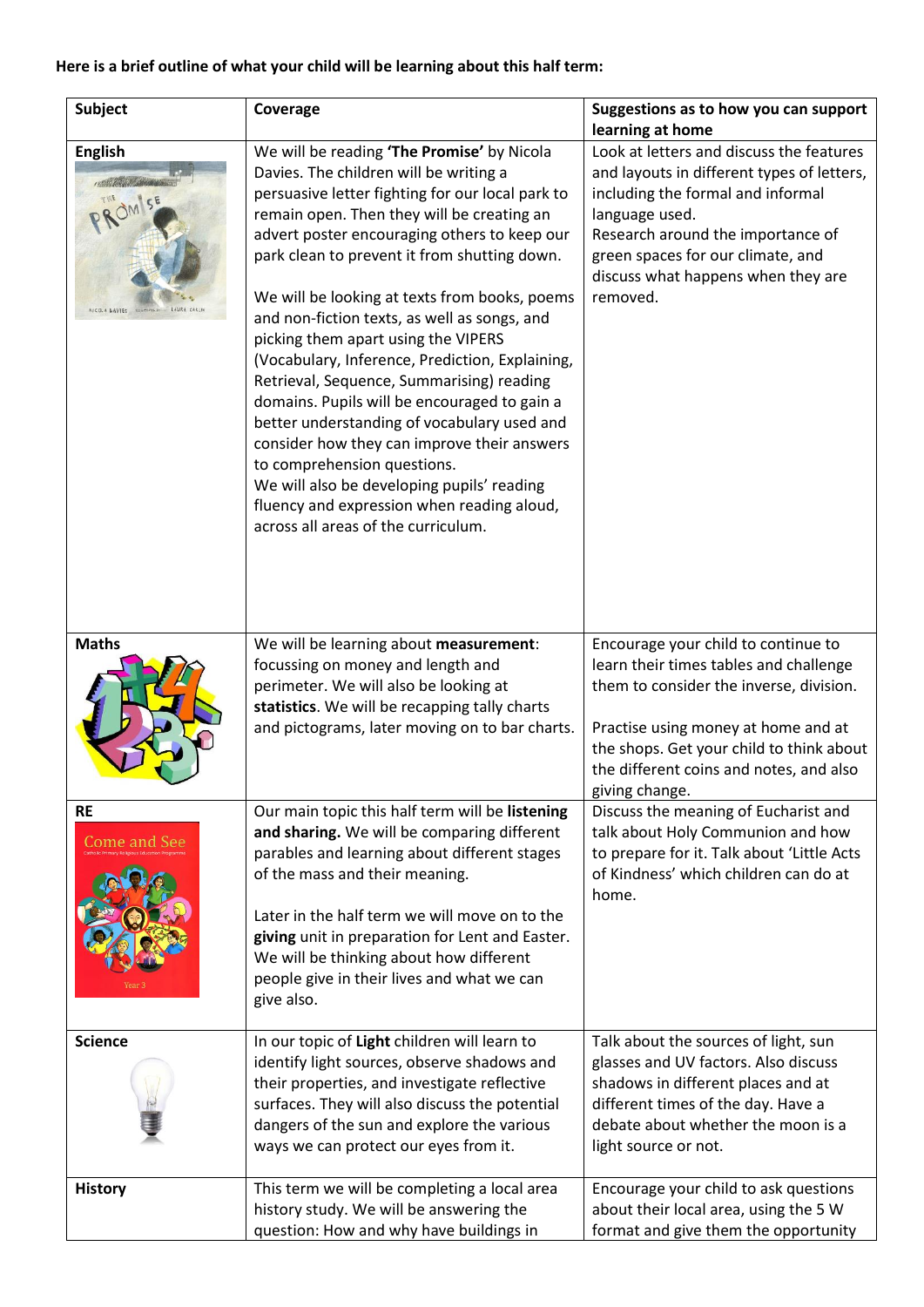|                  | Battersea changed over time?                                                                                                                                                                                                                                                                          | to research their questions.                                                                                                                                                                                                                                                                                           |
|------------------|-------------------------------------------------------------------------------------------------------------------------------------------------------------------------------------------------------------------------------------------------------------------------------------------------------|------------------------------------------------------------------------------------------------------------------------------------------------------------------------------------------------------------------------------------------------------------------------------------------------------------------------|
|                  | We will be looking at historical buildings in<br>Battersea and identifying changes in their<br>structure and uses over time. Buildings<br>include Sacred Heart School, Battersea Arts<br>Centre and Battersea Power Station. We will<br>even be going on a trip to visit some of the<br>sites.        |                                                                                                                                                                                                                                                                                                                        |
| <b>Computing</b> | We will be looking at Information Technology,<br>learning how to create an animated show to<br>share information about our local History<br>topic of Battersea. We will be using editing<br>techniques to combine sound and images in<br>order to share what we have learned about<br>our local area. | Discuss e-safety with your child. E.g.<br>never tell anyone your name and<br>address online.<br>Download and explore some of the<br>following apps:<br>Scratch Junior, Daisy the Dinosaur,<br>Hopscotch, Kodable as well as i-<br>Motion, Morpho, Puppet Pals, Explain<br>Everything, and Book Creator.                |
| PE               | We will be covering basketball this term, to<br>develop their control of the ball, passing,<br>dribbling and shooting. Girls will be working<br>with Fulham Football Club to increase girls'<br>football. Working on ball control, passing,<br>dribbling, shooting and invasion games.                | To help your children at home, you<br>can continue to practice the skills<br>needed for basketball, such as:<br>throwing and catching using a variety<br>of passes, chest, shoulder, and bounce.<br>You can also continue to [practice the<br>skills needed for football, such as:<br>dribbling, passing and stopping. |
| <b>Music</b>     | This half term we will be continuing to learn<br>the violin - playing open strings in rhythms,<br>and starting to use our fingers to play notes<br>from the scale of D major.                                                                                                                         | Encourage your child to listen to music<br>at home to see if they can pick out any<br>violins being used.                                                                                                                                                                                                              |
| Italian          | In Italian we are learning about:<br>-Carnival<br>-Different houses<br>-Jobs<br>-Seasons: Spring<br>-Easter games<br>The grammar we will be covering:<br>- Who is he/she?                                                                                                                             | Encourage your child to speak Italian<br>throughout the week, including at<br>school and at home. Ask them about<br>new vocabulary they have learnt in<br>Italian.<br>A useful resource for you to use at<br>home is the free website:<br>http://www.education.vic.<br>gov.au/languagesonline/Italian<br>/italian.htm  |